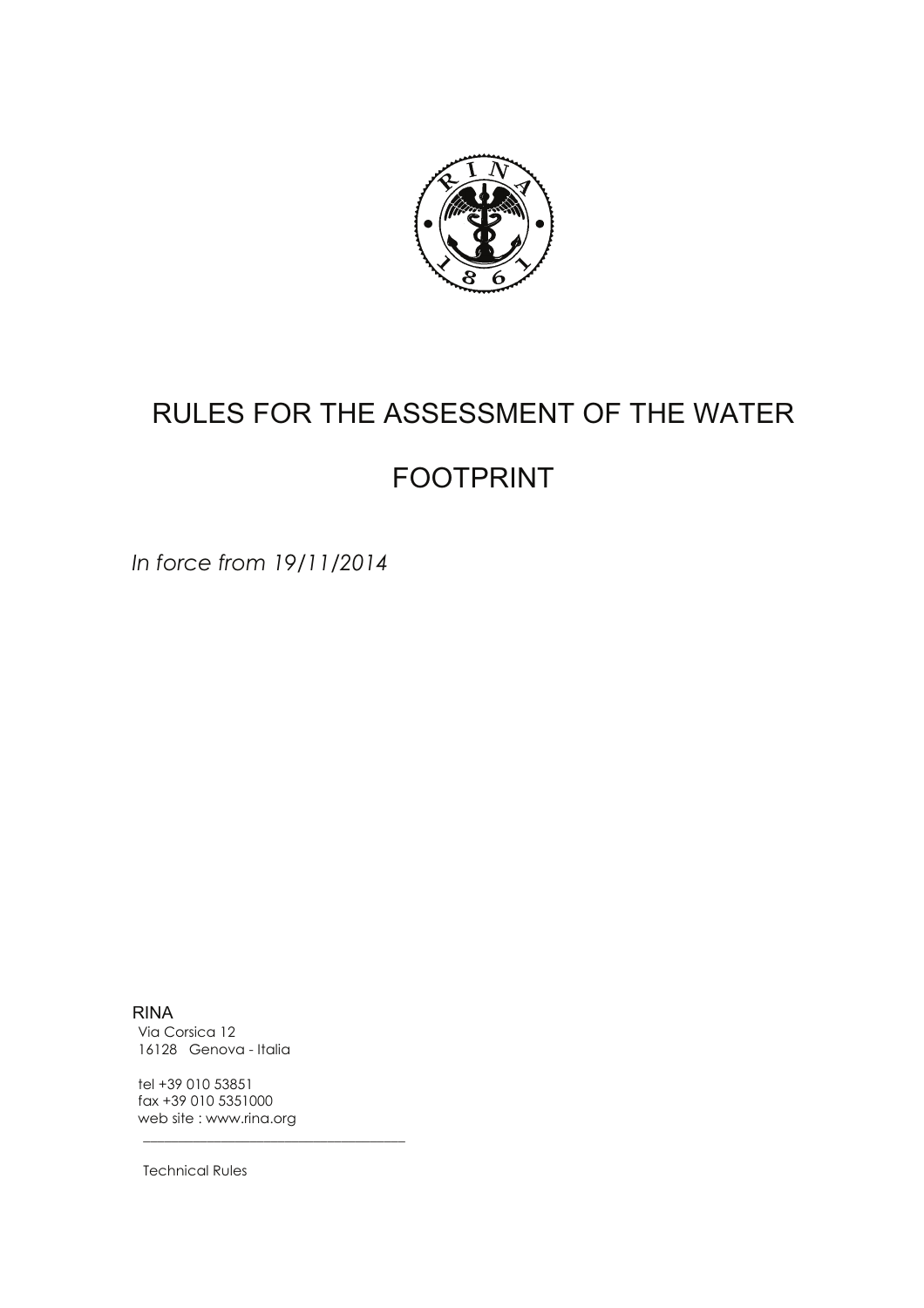# **CONTENTS**

| CHAPTER 3 - CERTIFICATION PROCESS OF THE WATER FOOTPRINT FOR PRODUCTS, SERVICES |  |
|---------------------------------------------------------------------------------|--|
|                                                                                 |  |
|                                                                                 |  |
|                                                                                 |  |
|                                                                                 |  |
|                                                                                 |  |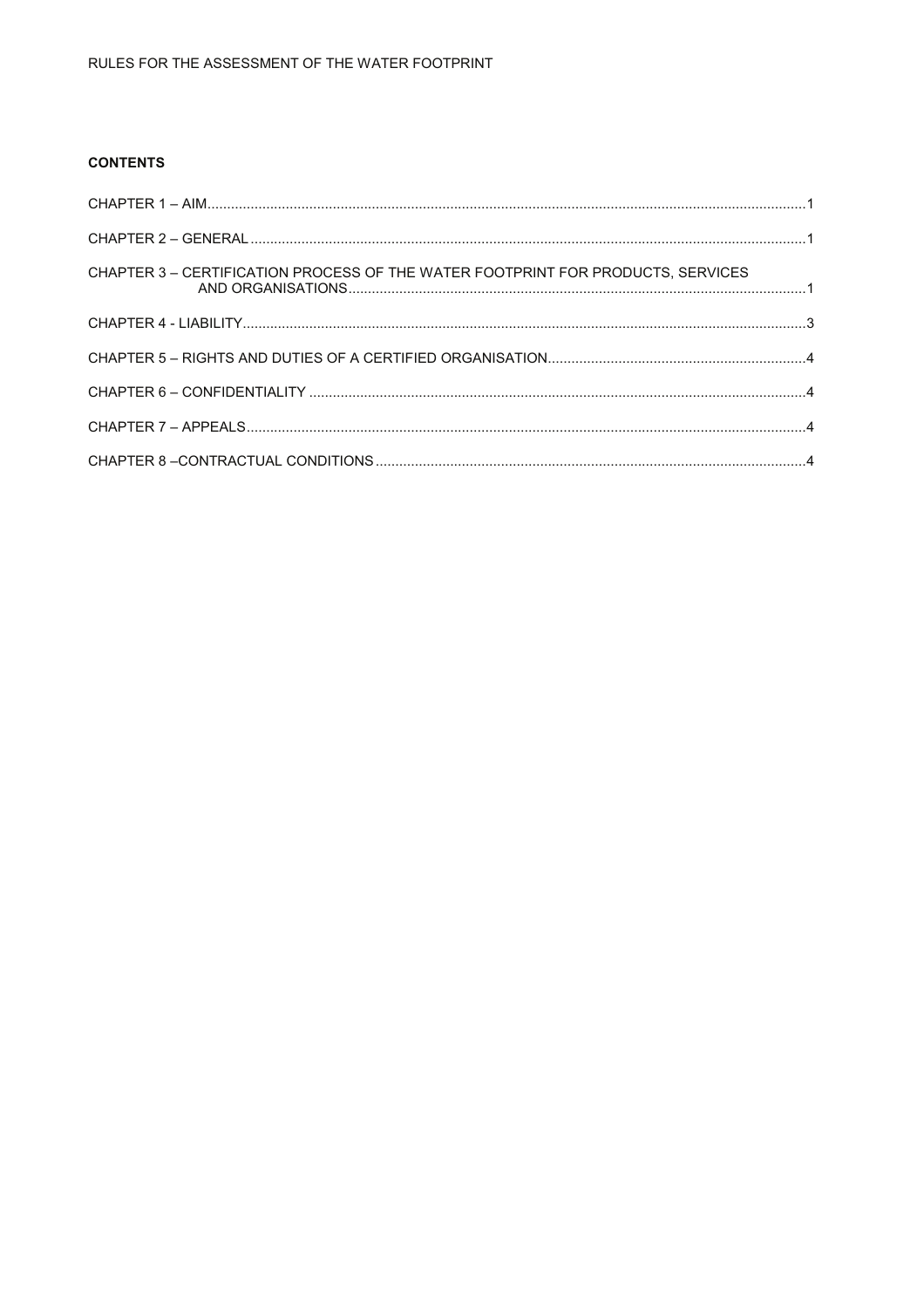# **CHAPTER 1 – AIM**

#### **1.1**

These Rules define the procedures applied by RINA for the issue of the water footprint certificate.

#### **1.2**

The terminology used in these Rules complies with the terminology contained in the ISO 14046:2014 standard.

For the definition of the terms used in these Rules, reference is to be made to the ISO 14046:2014 standard.

# **CHAPTER 2 – GENERAL**

#### **2.1**

The certification system foreseen by these Rules constitutes implementation of the ISO 14046:2014 Standard for the assessment of the water footprint.

Thanks to this assessment, an organisation can calculate the potential environmental impacts related to the water footprint regarding its products or services or the organisation itself, by implementing a life cycle approach.

## **2.2**

Access to the RINA services covered by these Rules is open to all organisations and does not depend on whether or not they belong to an association or group.

For the certification activities, RINA will apply its current fees, guaranteeing fairness and uniform application to every type of product/process/activity.

#### **2.3**

With regard to the implementation of these Rules, RINA does not provide consultancy services to organisations for the calculation of the water footprint.

In order to start the water footprint certification process, an organisation is to:

- define the goal and scope of its water footprint;
- determine the system boundary and choose the indicators on the basis of the goal of the water footprint in compliance with the<br>requirements of the above-mentioned above-mentioned Standard;
- calculate the potential environmental impacts related to the indicators chosen;
- accept what is required by the Standard and by these Rules and what is communicated by RINA.

At the request of the organisation, a preliminary onsite audit may be performed to check the general state of implementation of the reference standard.

Organisations can ask RINA for any further clarification concerning the content of these Rules.

#### **CHAPTER 3 – CERTIFICATION PROCESS OF THE WATER FOOTPRINT FOR PRODUCTS, SERVICES AND ORGANISATIONS**

#### **3.1**

Organisations which intend to request water footprint certification for products, services or for the organisation itself, are to provide RINA with the main data of their organisation/production, the location of the site or sites where the product to be certified is produced, certification scope (product(s) subject to certification), the reference standard(s), by filling in the "Informative Questionnaire" (available on request), on the basis of which RINA will prepare a quotation, and in which the following information is to be given:

- applicant's name and address;
- type of company;
- number of employees;
- list of products/services to be assessed;
- reference standard(s);
- system boundary;
- complexity of the products/services (number of raw materials and components);
- type of water footprint (complete or for specific indicators);
- availability of the water footprint to interested third parties;
- accuracy of the procedures for data collection, filing and management;
- way the results are presented.

RINA performs an initial analysis during which it checks:

- any fields in the informative questionnaire which have not been filled in or which need to be clarified with the client;

- that the necessary resources exist to carry out the assessments in the time foreseen;

- that it has the qualified resources able to perform the audits, bearing in mind the organisation's sector and the language used by the applicant requesting certification (identifying the need for an interpreter if necessary).

#### **3.2**

Once the quotation has been prepared, an organisation formalises its request by sending RINA the "Water footprint assessment request" form (available on request), which is to contain the name of the organisation, the product(s), process(es), activities, system boundary and indicators to be checked.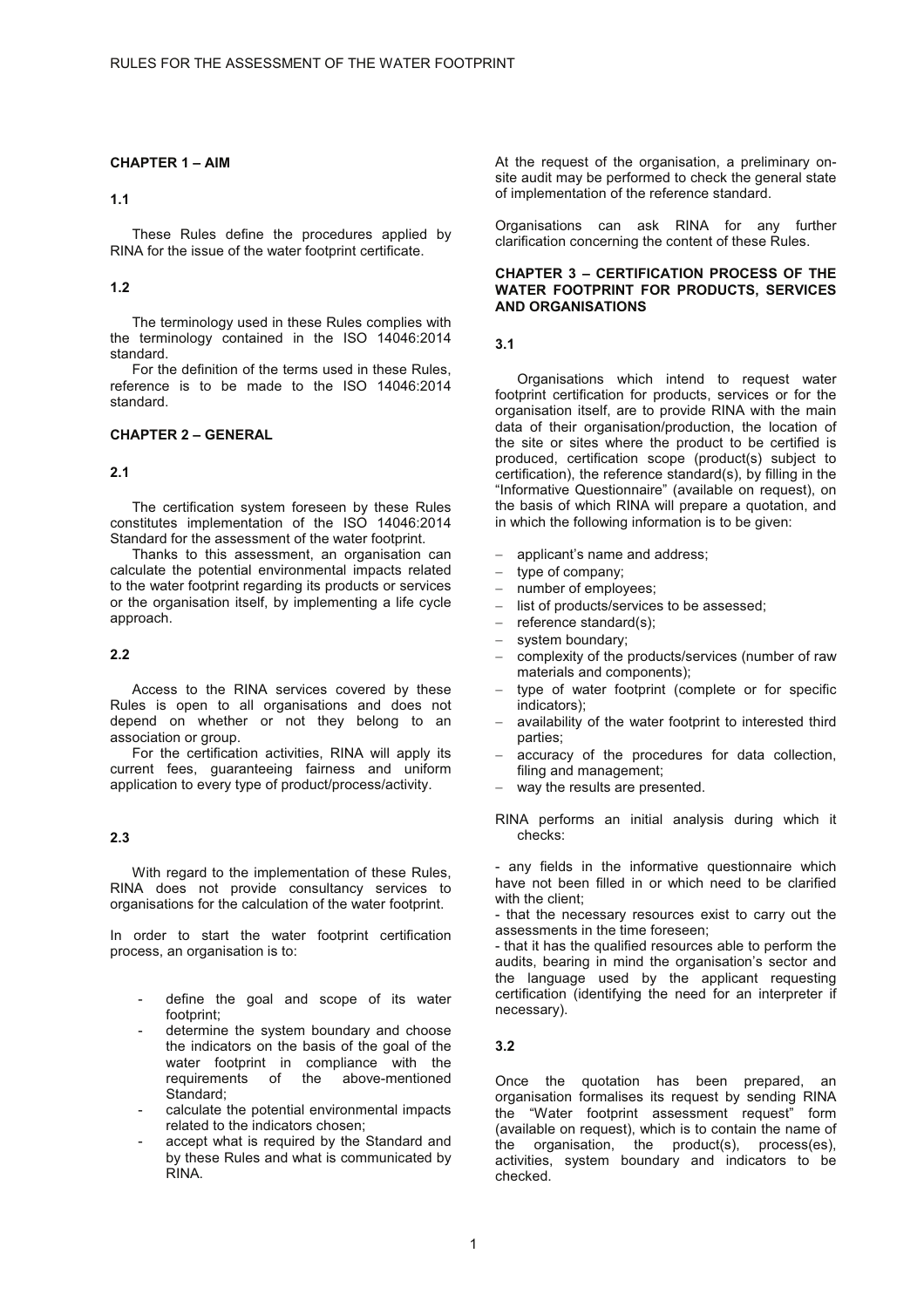On receipt of the request form and having checked that it is complete, RINA will send a written confirmation to the organisation accepting the request and asking for the necessary documentation to be sent in order to perform the water footprint assessment.

The organisation's request and pertinent acceptance by RINA contractually formalise the activities undertaken by the latter in accordance with these Rules.

# **3.3 – GOAL OF THE ASSESSMENT**

The purpose of the assessment is to check that:

- the methods used to determine the calculated water footprint comply with the requirements of the ISO 14046 standard;
- the methods and modelling of the inventory used to make the water footprint assessment are scientifically and technologically valid;
- the data and results of the model are appropriate and reasonable in relation to the goal and scope of the study;
- the interpretations reflect the limitations identified and the goal of the study;
- the water footprint report is transparent and in line with the goal and scope of the study.

#### **3.4 – DOCUMENT REVIEW**

RINA carries out a preliminary document review prior to assessment at the production site or at the location where the service subject to assessment is provided.

For this purpose, the organisation is to make available to RINA the product/service/organisation water footprint.

In general, the documents to be provided by the organisation include the following:

- product/service/organisation water footprint report in accordance with the reference standard; - third party report, if appropriate.

As well as the above-mentioned documentation, RINA may, at its discretion, request to examine additional documentation it considers necessary for the assessment.

The team will re-examine the documents to ensure they meet the assessment criteria/requirements of the agreed scheme.

#### **3.5 – ON-SITE AUDIT**

Following the document review, the team will identify additional issues and aspects (objective evidence) to be discussed with the organisation.

The date of the on-site audit will be agreed, sufficiently in advance, with the organisation and will be officially confirmed at least one week before.

The organisation may object to the appointed audit team members, giving their reasons, within 3 working days of the communication of their appointment.

RINA appoints the audit team members and provides them with the information needed to carry out the assessment. On the basis of the information received, the audit plan will be prepared and sent to the organisation.

During the audit, the team will assess the consistency between the water footprint and the pertinent documentation, mainly concerning:

- functional unit:
- system boundary;
- data collection, inventory and data quality assessment;
- input/output flows and their modelling in the software for the analysis;
- calculation of water footprint indicators;
- characterisation factors:
- interpretation of the results.

#### **3.6 – DRAFT ASSESSMENT REPORT**

Following the on-site audit, the team will provide the organisation with a draft assessment report summarising the findings which need further processing, investigation or integration by the organisation in order to confirm that the assessment meets the criteria/requirements of the agreed scheme. The organisation is to provide the additional clarifications or make the necessary improvements to the report and documentation to obtain a positive outcome of the assessment.

#### **3.7 – FINAL ASSESSMENT REPORT**

On receipt of the replies given by the organisation and documents amended following the findings, the Draft Assessment Report will be reviewed so as to reflect the replies given by the organisation and the team's comments in relation to each finding. The Final Assessment Report will be prepared and will include the final assessment opinion.

The final assessment report will be issued once all the findings in the draft assessment report have been resolved and accepted by RINA.

If the findings are not satisfactorily resolved and accepted:

after 3 months from the first issue of the Draft Assessment Report or

- after more than 3 revisions

RINA reserves the right to terminate the contract or to issue the Final Assessment Report and a negative opinion, in agreement with the organisation, without prejudice to the right to receive the agreed fee.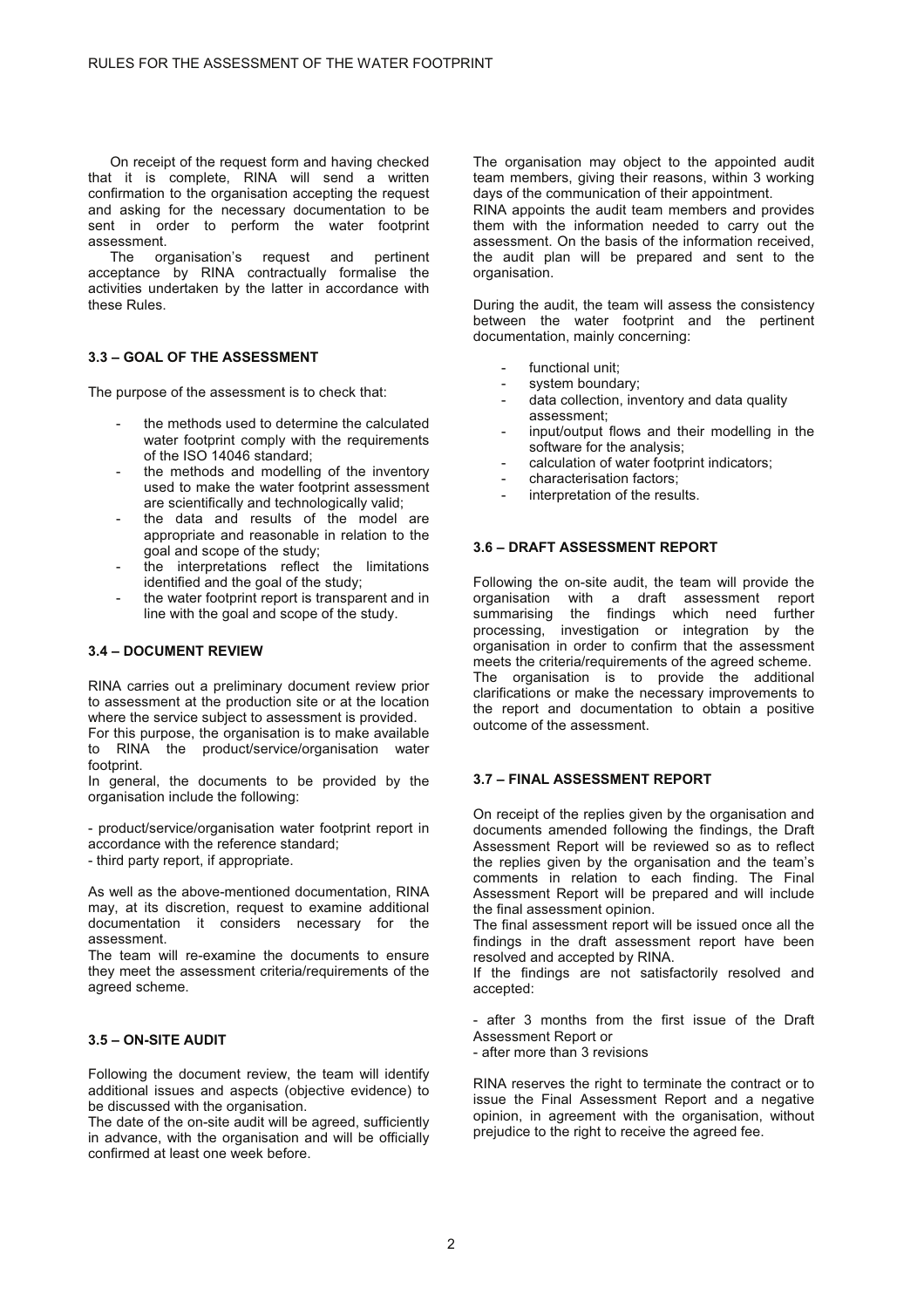#### **3.8 – INDEPENDENT TECHNICAL REVIEW**

The final assessment report prepared by the team will be subject to an independent technical review to ensure that the assertion meets all the requirements.

Following this review, comments could be made which require the organisation to further revise its documentation.

The team will revise the report to take account of any comments arising from the independent technical review.

After the successful independent technical review, RINA will make a certification decision.

The result of the decision will be communicated to the applicant.

#### **3.9 – STATEMENT**

Once the assessment process has been successfully concluded, an assessment statement is issued in line with the assessment criteria/requirements of the agreed scheme.

#### **3.10 –SUBSEQUENT ASSESSMENTS**

The statement is valid for one year. If an organisation wishes to have its updated water footprint assessed again the following year, a new assessment process will be started. RINA will assess, on a case by case basis, in relation to the importance of the changes made, whether to perform another on-site audit or only a document audit.

#### **3.11 – FINDINGS**

In relation to both document review and on-site audit, the organisation will receive a report containing any findings. The organisation is required to fill in the appropriate field in the report relevant to action taken to resolve the findings highlighted.

There are 3 types of findings: CAR (Corrective Action Request), CL (Clarification), R (Recommendation).

A corrective action request (CAR) is issued if one of the following situations occurs:

-the requirements have not been met;

-errors have been made in the assumptions, data or calculations.

A clarification request (CL) is issued if there isn't enough information or the information isn't sufficiently clear to decide whether the applicable requirements have been correctly implemented. A CL could thus lead to a CAR, if the clarification were to bring to light non-compliance with a requirement of the Standard or

be positively resolved if the additional information provided were to demonstrate compliance with the reference standard.

A recommendation (R) is a starting point for improvement, which can be taken into consideration for future water footprint updating.

#### **3.12 –SUPPLEMENTARY AUDITS**

An organisation is to inform RINA of any changes or need to extend the scope of its statement.

Supplementary on-site audits can be performed in the following cases:

- extension of the assessment scope (in the case of new products/services subject to assessment);
- pre-audit request to determine whether the organisation is ready for assessment;
- any communications received by RINA concerning non-compliance by the assessed organisation with one or more requirements of the Standard.

In particular, for each change for which RINA is requested to carry out a supplementary audit, the organisation cannot issue any statement related to assessed products until RINA has notified the organisation that it can.

If the outcome of the audit is positive, RINA will amend the scope of the previously issued statement, request the organisation to eliminate the copies of its previous statement and issue a new statement.

#### **CHAPTER 4 - LIABILITY**

The organisation undertakes to make all the documentation required for the assessment available to the RINA personnel.

RINA has sole responsibility for the decision on whether to issue conformity statements.

RINA is not liable for any incomplete or non dispatch of documentation or for any untruthful documentation.

RINA checks the soundness of the water footprint calculation but does not enter into the merits of the technological solutions adopted.

Certification does not encompass compliance with the legal requirements applicable to the products, processes or services provided and neither does it exempt them from being met.

Therefore, through this certification, RINA excludes all liability and obligation of guarantee concerning compliance with any law applicable to the product/process provided by the organisation.

RINA cannot be held liable for the supply of defective products to third parties nor for the organisation's sporadic or continuous behaviour, not in compliance with the law and/or the rules, or for any damage associated with them.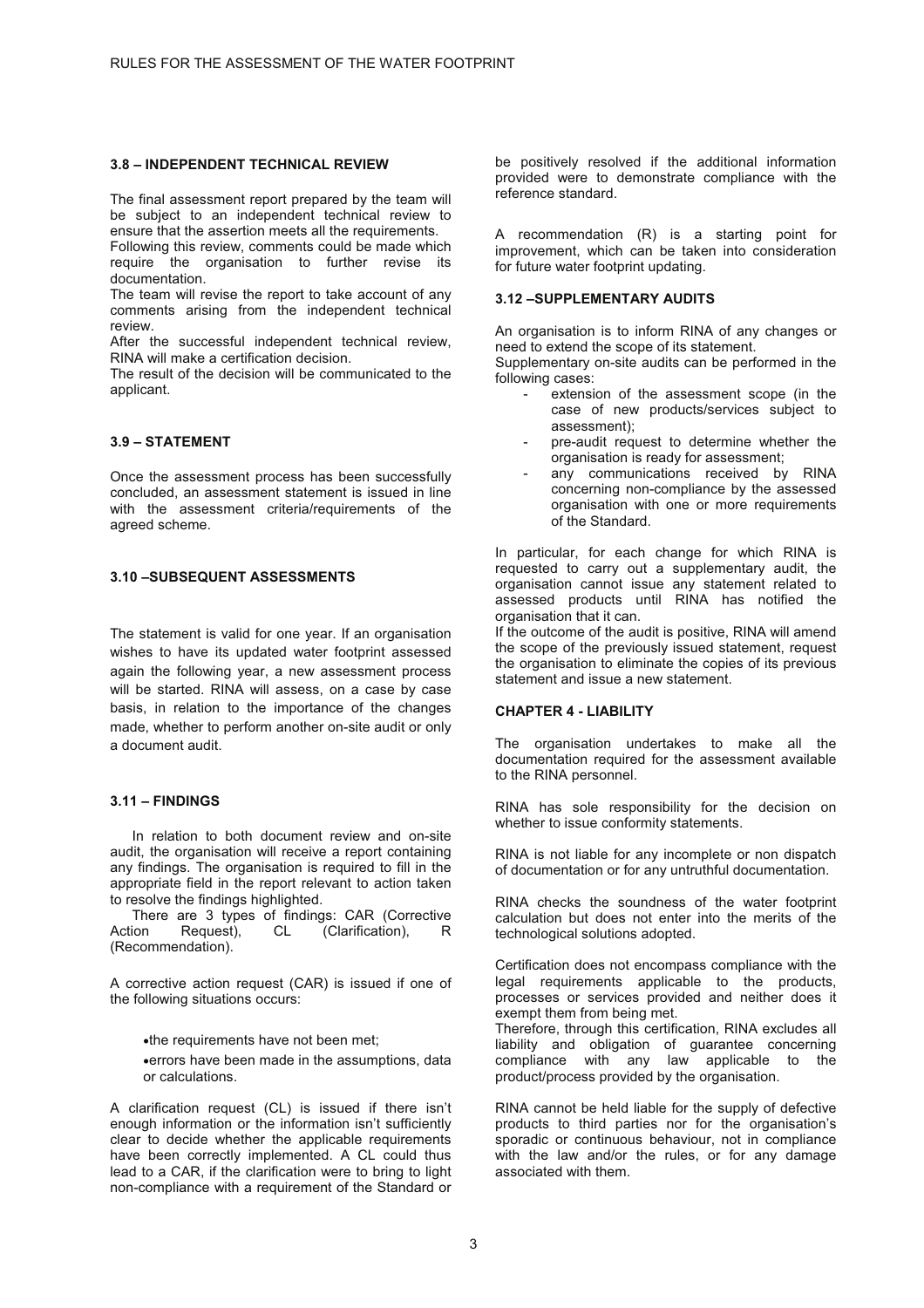#### **CHAPTER 5 – RIGHTS AND DUTIES OF A CERTIFIED ORGANISATION**

#### **5.1**

An organisation has the right to publicise the fact that it has obtained the statement of compliance of the water footprint, provided this is done in accordance with the rules of the reference standard.

#### **5.2**

An organisation is:

- not to use the statement of compliance for products/services/organisations which are not part of the assessment such that a similar doubt may be induced;

- not to use the statement of compliance of the product/service/organisation such as to discredit RINA and not to make any assertion concerning the statement of compliance of the<br>product/service/organisation which RINA could product/service/organisation which RINA could consider misleading or unauthorised;

- only to use certification to indicate that the products/services/organisations have been certified in compliance with the specific standard;

- to endeavour to ensure that no certificate, report or part thereof is used in a misleading way;

- not to make any statement of compliance (or close compliance) with the requirements in the area included within the scope of assessment until and unless the certificate has been assigned;

- not to transfer the certificate acquired except in the case of transfer or transformation of the organisation. In this case, the organisation undertakes to promptly inform RINA, which will take note after having checked there are no changes to the water footprint calculation; - to provide adequate assistance to the assessment team during the audit, also allowing them access to the premises and offices, data, software and

production sites subject to assessment; - to implement the CA proposed in relation to the findings highlighted during the audit;

- to comply with the contractual economic conditions even if the certificate is not assigned;

- to guarantee the safety of the RINA auditors during the on-site audit.

#### **CHAPTER 6 – CONFIDENTIALITY**

The information acquired during the activities performed by RINA and related to assessment of the water footprint, is considered and treated as confidential.

# **CHAPTER 7 – APPEALS**

#### **7.1**

An organisation may appeal against the decisions made by RINA, explaining their reasons within 30 days of notification of the decision.

RINA will examine the appeal within 2 months of its<br>
inission, consulting, if necessary, the submission, organisation's representatives.

**7.2** 

All expenses related to the appeal will be charged to the organisation unless there are good grounds to the contrary.

#### **CHAPTER 8 –CONTRACTUAL CONDITIONS**

With regard to the contractual conditions, reference is to be made to the requirements of the edition in force of the RINA document "General contract conditions governing system, product and personnel certification", available from the site www.rina.org.